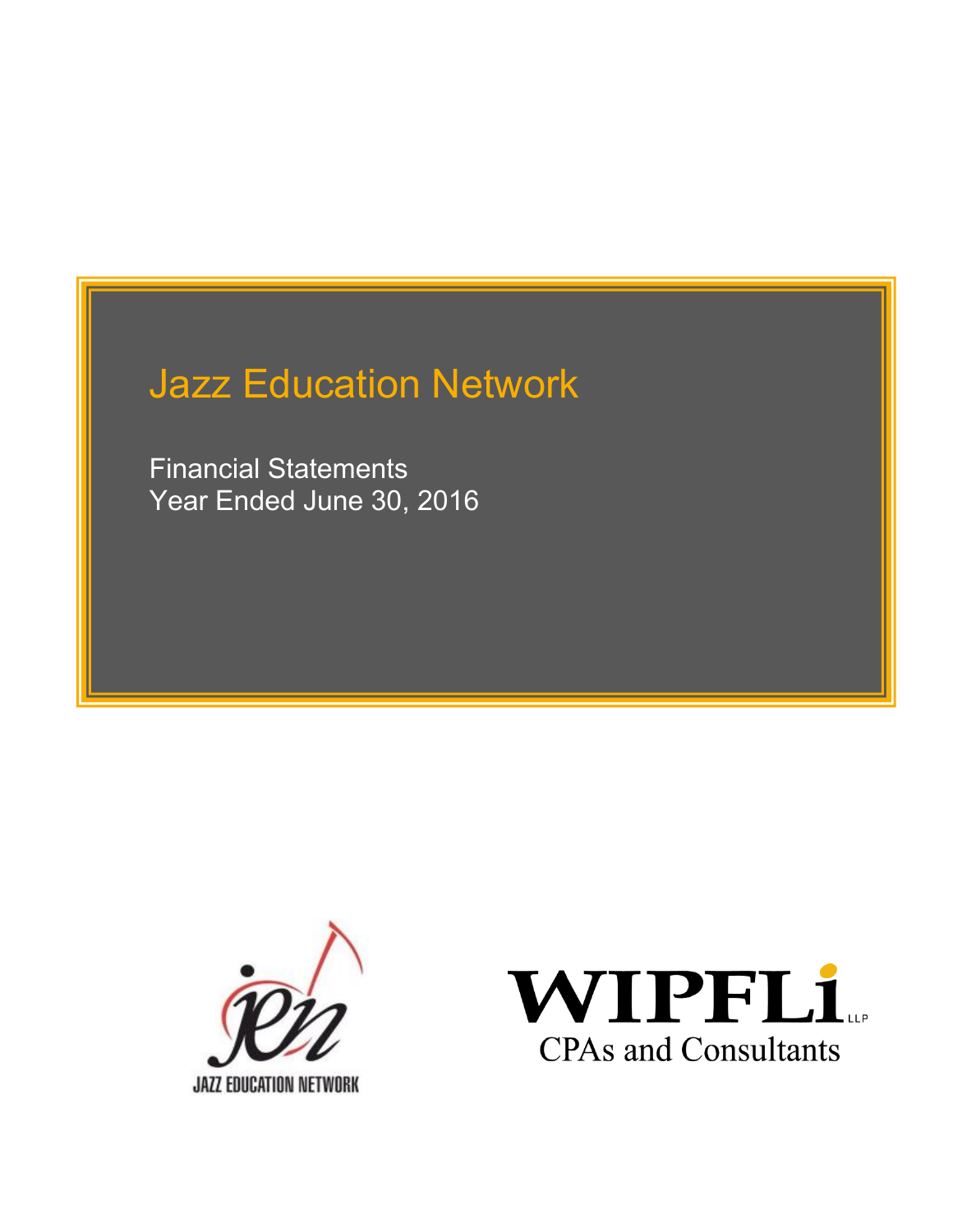

### Independent Auditor's Report

Board of Directors Jazz Education Network Highland Park, Illinois

We have audited the accompanying financial statements of Jazz Education Network (the "Organization"), which comprise the statement of assets, liabilities, and net assets - modified cash basis as of June 30, 2016, and the related statements of activities - modified cash basis, and statement of functional expenses - modified cash basis for the year then ended, and the related notes to the financial statements.

#### Management's Responsibility for the Financial Statements

Management is responsible for the preparation and fair presentation of these financial statements in accordance with the modified cash basis of accounting; this includes determining that the modified cash basis of accounting is an acceptable basis for the preparation of the financial statements in the circumstances. Management is also responsible for the design, implementation, and maintenance of internal control relevant to the preparation and fair presentation of financial statements that are free from material misstatement, whether due to fraud or error.

#### Auditor's Responsibility

Our responsibility is to express an opinion on these financial statements based on our audit. We conducted our audit in accordance with auditing standards generally accepted in the United States. Those standards require that we plan and perform the audit to obtain reasonable assurance about whether the financial statements are free from material misstatement.

An audit involves performing procedures to obtain audit evidence about the amounts and disclosures in the financial statements. The procedures selected depend on the auditor's judgment, including the assessment of the risks of material misstatement of the financial statements, whether due to fraud or error. In making those risk assessments, the auditor considers internal control relevant to the entity's preparation and fair presentation of the financial statements in order to design audit procedures that are appropriate in the circumstances, but not for the purpose of expressing an opinion on the effectiveness of the entity's internal control. Accordingly, we express no such opinion. An audit also includes evaluating the appropriateness of accounting policies used and the reasonableness of significant accounting estimates made by management, as well as evaluating the overall presentation of the financial statements.

We believe that the audit evidence we have obtained is sufficient and appropriate to provide a basis for our audit opinion.

#### Opinion

In our opinion, the financial statements referred to above present fairly, in all material respects, the financial position of Jazz Education Network as of June 30, 2016, and the results of its operations and its cash flows for the year then ended in accordance with the modified cash basis of accounting as described in Note 1.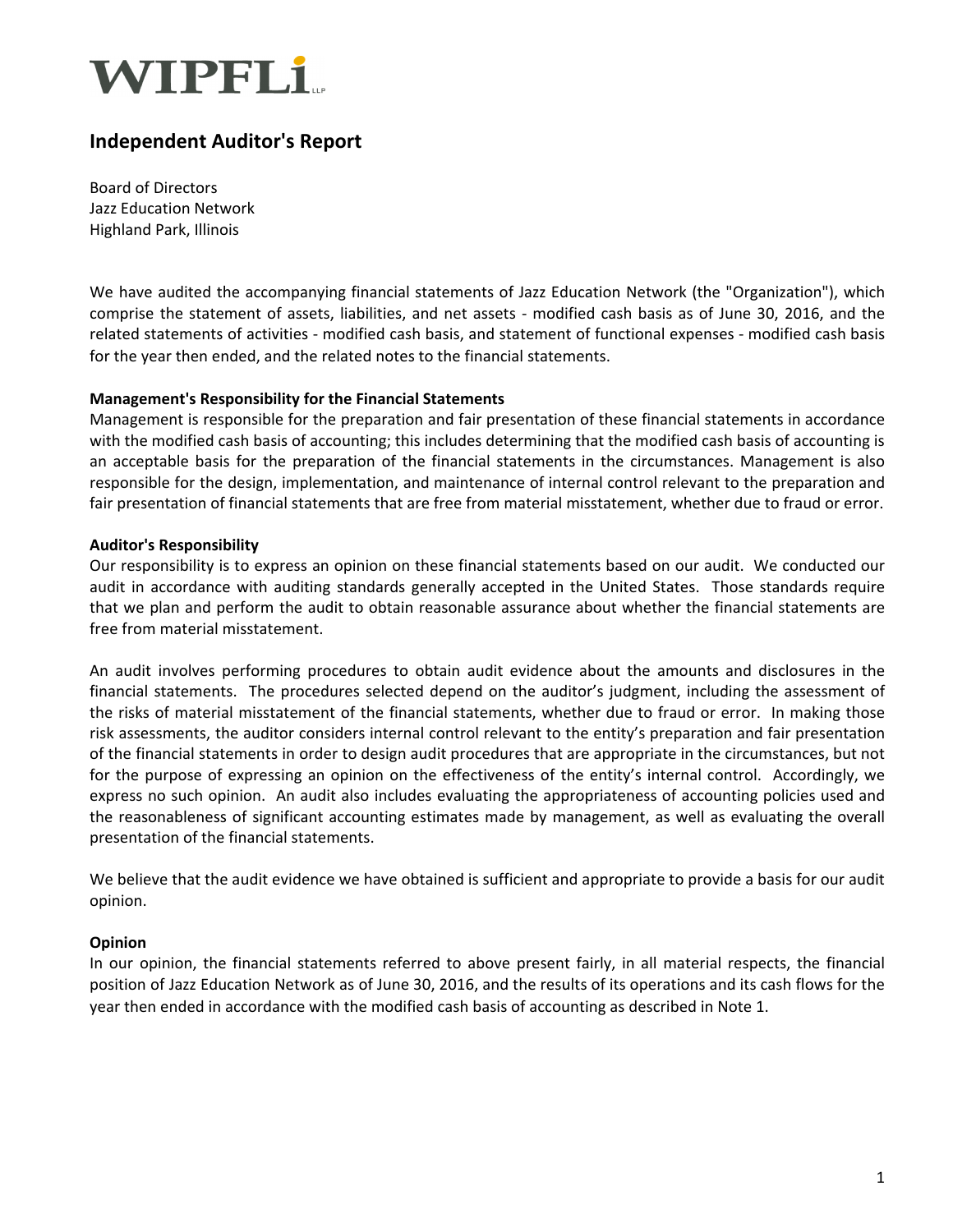

#### Basis of Accounting

We draw attention to Note 1 of the financial statements, which describes the basis of accounting. The financial statements are prepared on the modified cash basis of accounting, which is a basis of accounting other than accounting principles generally accepted in the United States of America. Our opinion is not modified with respect to this matter.

Wipper LLP

Wipfli LLP

July 18, 2017 Northbrook, Illinois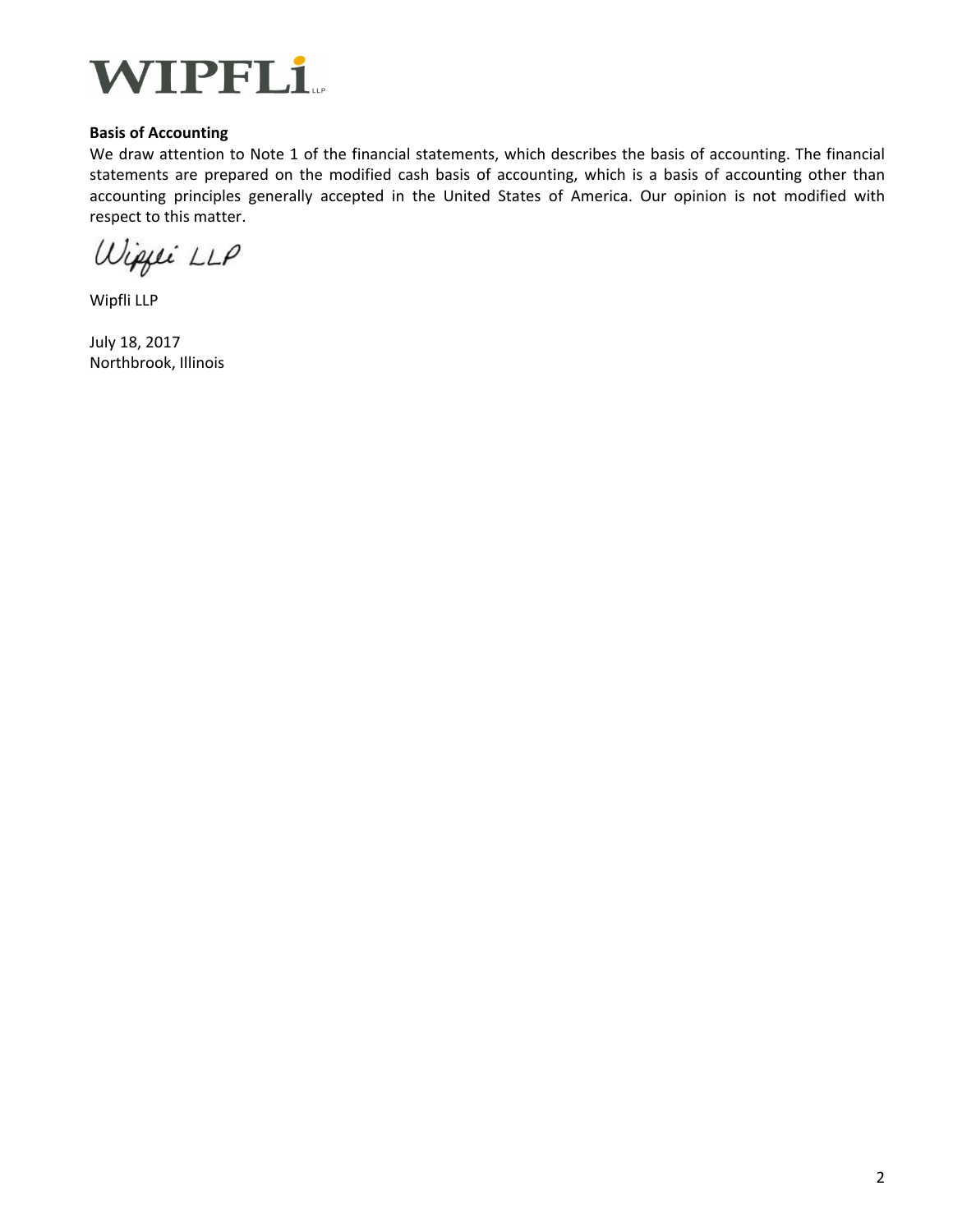## Statement of Assets, Liabilities, and Net Assets - Modified Cash Basis

| June 30,                                  | 2016          |
|-------------------------------------------|---------------|
|                                           |               |
| Current assets:                           |               |
| Cash and cash equivalents                 | \$<br>260,313 |
| Prepaid loyalty rewards program           | 5,561         |
| <b>Total current assets</b>               | 265,874       |
|                                           |               |
| Property and equipment:                   |               |
| Office equipment                          | 2,545         |
| Accumulated depreciation and amortization | (1, 812)      |
|                                           |               |
| Total property and equipment              | 733           |
|                                           |               |
| Other assets:                             |               |
| Website development under construction    | 28,282        |
|                                           |               |
| <b>TOTAL ASSETS</b>                       | 294,889       |
|                                           |               |
| Liabilities:                              | \$            |
| Net assets:                               |               |
| Unrestricted                              | 294,889       |
|                                           |               |
| <b>TOTAL LIABILITIES AND NET ASSETS</b>   | \$<br>294,889 |

See accompanying notes to financial statements.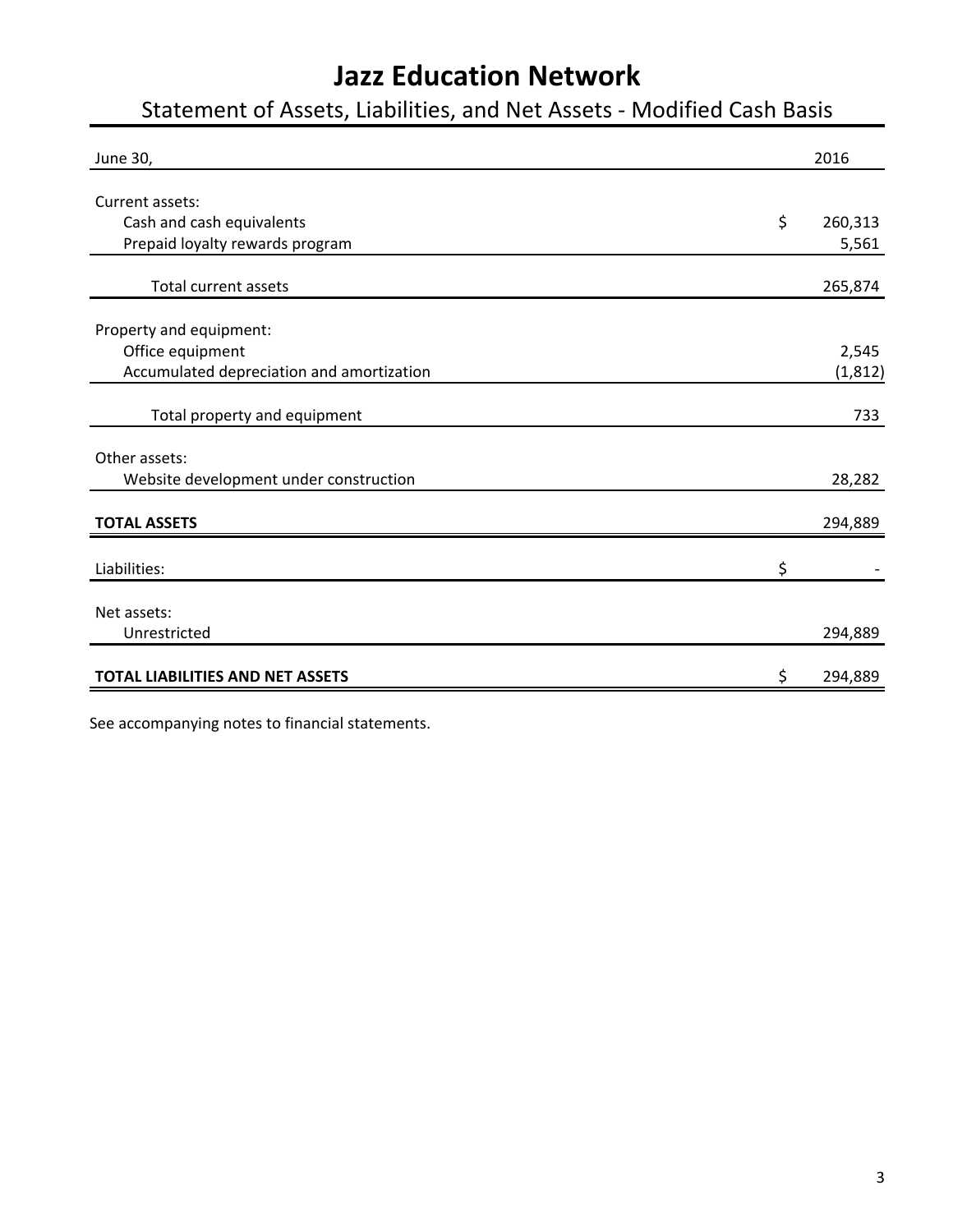Statement of Activities - Modified Cash Basis

| Year Ended June 30,           | 2016          |
|-------------------------------|---------------|
|                               |               |
| <b>Unrestricted Revenues:</b> |               |
| Annual conference             | \$<br>207,421 |
| Membership dues               | 133,785       |
| Donations                     | 32,157        |
| Silent auction                | 11,359        |
| Royalty income                | 4,000         |
| Scholarships                  | 9,000         |
| Interest income               | 32            |
|                               |               |
| Total unrestricted revenues   | 397,754       |
|                               |               |
| Expenses:                     |               |
| Program services              | 177,708       |
| Fundraising                   | 27,462        |
| Management and general        | 165,071       |
|                               |               |
| <b>Total expenses</b>         | 370,241       |
|                               |               |
| Increase in net assets        | 27,513        |
|                               |               |
| Net Assets:                   |               |
| Beginning of year             | 267,376       |
|                               |               |
| End of year                   | \$<br>294,889 |

See accompanying notes to financial statements.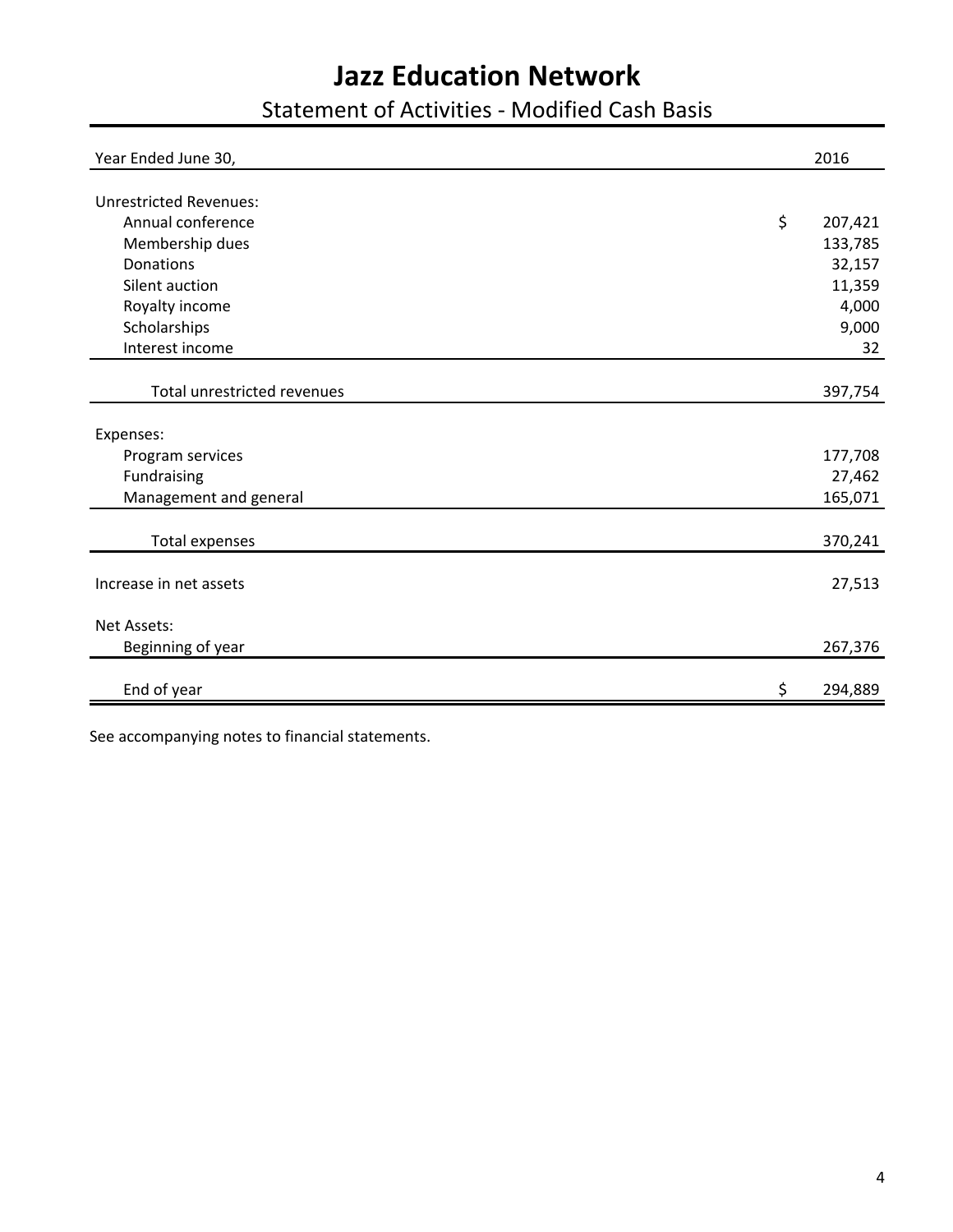# Statement of Functional Expenses - Modified Cash Basis

| Year Ended June 30,                     | 2016              |
|-----------------------------------------|-------------------|
|                                         |                   |
| Program services:<br>Annual conference: |                   |
| Food and beverage                       | $\zeta$<br>35,532 |
|                                         | 25,178            |
| Occupancy<br>Insurance - special events | 1,192             |
| Merchandise                             | 4,933             |
| Production                              | 93,558            |
| Security                                | 4,698             |
| Travel                                  |                   |
|                                         | 1,617             |
| Total annual conference                 | 166,708           |
| Scholarships                            | 11,000            |
| Total program services                  | 177,708           |
|                                         |                   |
| <b>Fundraising fees</b>                 | 27,462            |
|                                         |                   |
| Management and general:                 |                   |
| <b>Bank charges</b>                     | 16,530            |
| Computer                                | 560               |
| Depreciation                            | 489               |
| Insurance                               | 1,361             |
| Marketing                               | 10,708            |
| Meals and entertainment                 | 1,946             |
| Office supplies                         | 1,103             |
| Outside labor                           | 96,943            |
| Postage                                 | 239               |
| <b>Professional services</b>            | 11,765            |
| <b>Travel</b>                           | 12,599            |
| Website maintenance                     | 10,828            |
| Total management and general            | 165,071           |
| <b>Total expenses</b>                   | \$<br>370,241     |

See accompanying notes to financial statements.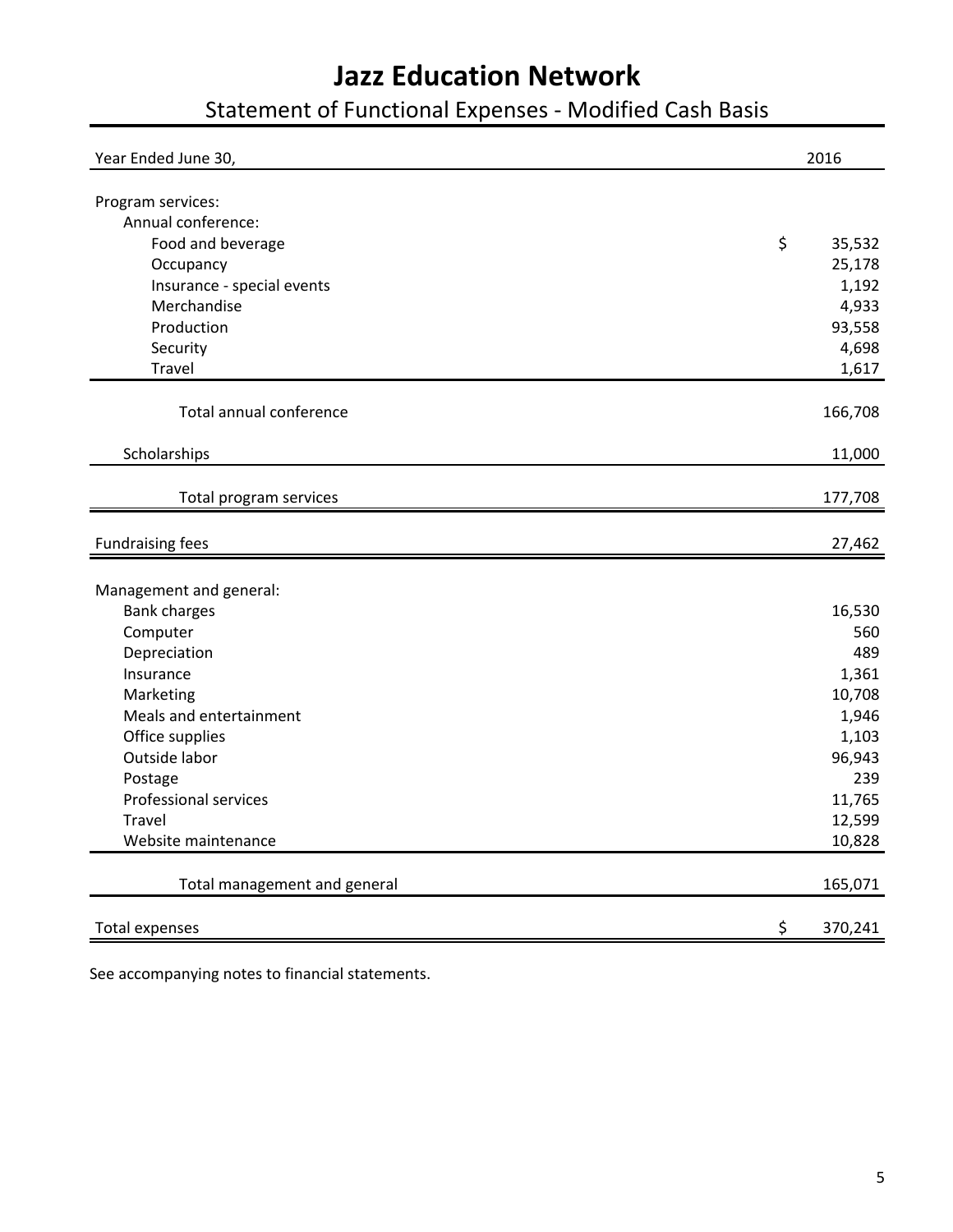### Note 1: Summary of Significant Accounting Policies

#### Nature of Business

Jazz Education Network (the Organization) is an Illinois not-for-profit corporation formed in 2008 to provide jazz education, promote performance and develop new audiences. The Organization offers many educational programs, from an outreach program, to mentoring and scholarships. Funding for these services is derived from membership dues, donations, merchandise sales and an annual conference. The Organization hosts the annual conference with concerts presented by students and professionals, a student jazz festival, workshops, research presentations and an exhibition area with manufacturers, retailers, schools and other jazz related organizations.

#### Concentrations of Credit Risk

From time to time, the Organization's cash can be held in accounts or instruments that are not fully insured. Management has assessed the creditworthiness of the financial institutions and considers the risk of loss to be minimal.

#### Use of Estimates

Management uses estimates and assumptions in preparing the financial statements. Those estimates and assumptions affect the reported amounts of assets and liabilities, the disclosure of contingent assets and liabilities and the reported revenues and expenses. Actual results could differ from those estimates.

#### Modified Cash Basis of Accounting

The Organization's financial statements are prepared on the modified cash basis of accounting, which is a comprehensive basis of accounting other than accounting principles generally accepted in the United States. This basis differs from accounting principles generally accepted in the United States primarily in that revenues are recognized when received rather than earned and expenses are recognized when paid rather than when the obligation is incurred.

Resources of the Organization are classified into distinct net asset categories according to externally (donor) imposed restrictions. Accordingly, net assets and changes therein are classified as follows:

Unrestricted Net Assets - Net assets not subject to donor-imposed stipulations.

Temporarily Restricted Net Assets - Net assets subject to donor-imposed stipulations that will be met by actions of the Organization or passage of time.

Permanently Restricted Net Assets - Net assets subject to donor-imposed stipulations that may b maintained permanently by the Organization. Generally, the donors of these assets would permit the Organization to use all or part of the income earned on related investments for general or specific purposes.

As of June 30, 2016, the Organization's net assets were all unrestricted.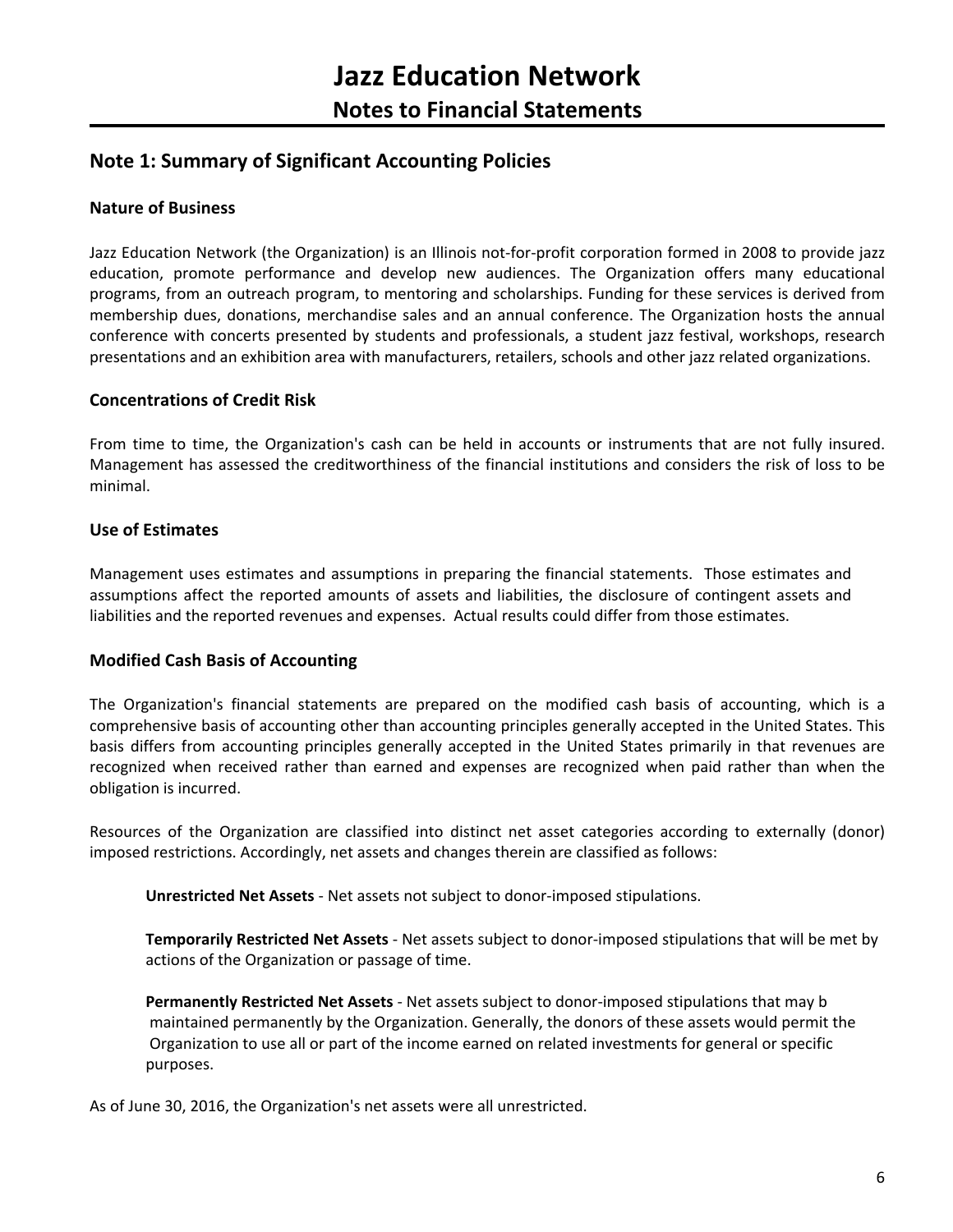### Note 1: Summary of Significant Accounting Policies (Continued)

#### Revenue Recognition

The Organization's sources of revenue are membership dues, the annual conference revenue, donations, scholarships and merchandise sales. The annual conference revenue consist of registration fees, exhibit booth rental fees, participation fees and sponsorship revenue. All revenues are recognized when received.

#### Cash Equivalents

The Organization considers all highly liquid debt instruments with an original maturity of three months or less to be cash equivalents.

#### Property and Equipment

Equipment is recorded at cost less accumulated depreciation. Depreciation provided on the straight-line method over the estimated useful lives of the assets, which range from 5 to 7 year.

Maintenance and repairs which neither materially add to the value of the property nor appreciably prolong its life are charged to expense as incurred. Gains or losses on disposition of property and equipment are included in income.

#### **Website**

The Organization entered into a contract for a new website. The total estimated contract price is \$57,375. The Organization has paid \$28,282 towards the project. The website is expected to be completed and in service by mid 2017. The website costs will be amortized using the straight-line method over an estimated life of three years once the website is in service.

#### Advertising Expenses

Advertising and promotional costs are expensed as incurred. Advertising and promotional expenses charged to expense totaled approximately \$10,708.

#### Income Taxes

The Organization has a letter of exemption from the Internal Revenue Service under Section 501(c)(3), and is currently not liable for Federal income tax. However, the Organization is required to file Information Return of Organization Exempt from Income Tax for Federal and State of Illinois purposes.

#### Subsequent Events

The Organization has made an evaluation of subsequent events through July 18, 2017, the date that the financial statements were available to be issues.